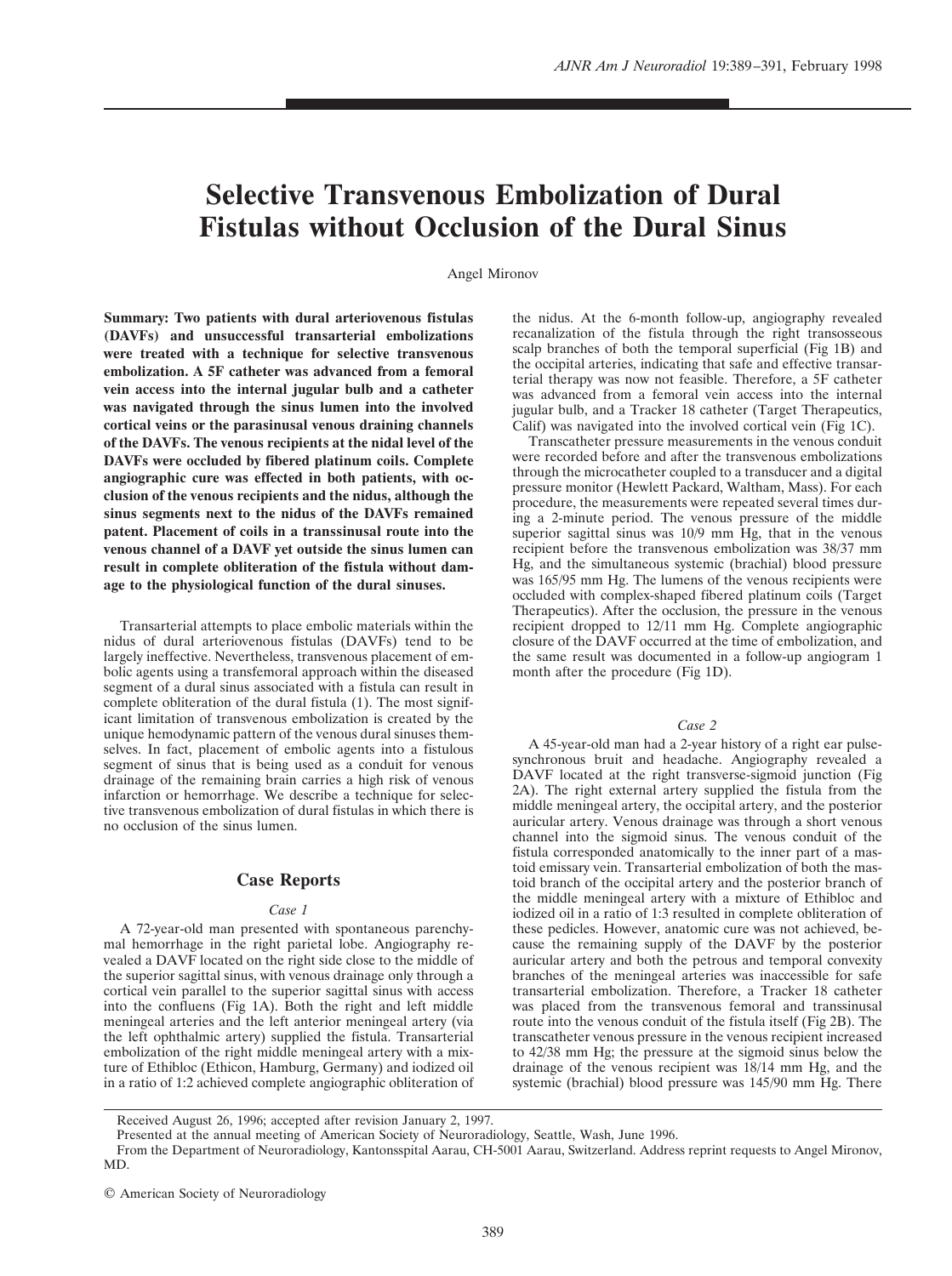Fig 1. Case 1: 72-year-old man with parenchymal hemorrhage in the right parietal lobe.

*A*, Sequential subtraction of oblique left common carotid angiogram shows the supply to the fistula (*star*) located on the right side close to the middle of the superior sagittal sinus, via both the left ophthalmic (*open arrow*) and the middle meningeal arteries. The main supply was by the right middle meningeal artery. Note on the right the bright venous recipient (*arrows*) parallel to the dark superior sagittal sinus (*arrowheads*), which is patent.

*B*, At 6-month follow-up, lateral right external carotid angiogram shows recanalization of the fistula (*star*) through the transosseous branches of both the right temporal superficial and occipital arteries, with opacification of the venous recipient (*arrows*).

*C*, Oblique phlebogram of the involved cortical vein (same view as in *A*) shows the tip of the microcatheter at the level of the nidal area (*arrow*) in the lumen of the venous recipient outside the superior sagittal sinus. In this position, the lumen of the venous recipient was occluded with complex-shaped fibered platinum coils.

*D*, Lateral right external carotid angiogram shows obliteration of the fistula (*star*). Note the coils in the venous recipient, which is still occluded (*arrows*).

was a considerable narrowing of the sigmoid sinus at this level. Selective embolization of the venous recipient with two complex-shaped fibered platinum coils (2 mm in diameter and 10 mm, in length) resulted in occlusion of the DAVF. The primary narrowed sigmoid sinus was not occluded, nor was there damage to the vein of Labbé or the occipitotemporal veins (Fig 2C). In the sigmoid sinus, venous pressure after embolization fell to 9/8 mm Hg. In the transverse sinus, venous pressure above the drainage of the venous recipient of the fistula remained unchanged. The patient was fully recovered, with no remaining signs or symptoms, the day after embolization. Follow-up angiography 1 month later showed complete obliteration of the DAVF (Fig 2D).

#### **Discussion**

Classification of DAVFs has evolved with increasing knowledge of their pathophysiology and natural course. They have been classified on the basis of location, arterial supply, venous drainage, implications for treatment (2), and locational pathogenesis (3). Classification by type of venous drainage correlates with neurologic symptoms and hemorrhagic risk  $(4, 5)$ ; however, these are only temporary expressions of the venous pattern state, because spontaneous progression or regression due to secondary venous thrombosis can change the type and neurologic behavior of DAVFs (6). In terms of its likely pathogenesis, the lesion in case 1 may be classified as a DAVF of the parasinusal cortical veins (3), as there was no reliable imaging documentation of an associated phlebothrombosis, and the superior sagittal sinus appeared patent. Such fistulas of the cortical veins situated close to a patent dural sinus, particularly near the superior sagittal sinus, are thought to develop after phlebothrombosis in the region of the intrasinus venous orifice



of a cortical vein, assuming that the connection to the sinus lumen remains occluded (7). Therefore, they drain primarily into pial cortical veins and show an associated thrombosis on imaging studies only in those rare cases in which the thrombosis also involves the sinus lumen.

The DAVF in case 2 was located in the region of the transverse-sigmoid junction, but the venous drainage was only via one venous recipient into the sinus lumen. The venous conduit corresponded to the inner part of a mastoid emissary vein. In fact, this lesion was located in the dura around an emissary vein, and may be classified as a DAVF of the venous plexus at the base of the skull (3). In such cases, DAVFs develop after thrombosis in the emissary veins and drain into the sinus through the inside channel of the vein, assuming that the outside channel remains occluded (7).

From a pathophysiological point of view, the condition is a venous disease, and only after occlusion of the venous side will all arterial input (ie, venous arterialization) cease permanently. The therapeutic strategy is chosen to improve symptoms and/or to prevent catastrophic consequences of the natural history of the DAVFs (6). Transarterial embolization may significantly decrease flow through the fistula but is not likely to result in complete anatomic obliteration in cases in which there are several feeders, including numerous minute twigs of major arterial trunks. Cyanoacrylates (*N*-butyl cyanoacrylate, Histoacryl) are able to permeate very small vessels of the nidal area, and their polymerization can be prolonged by the addition of iophendylate (Pantopaque, iodized oil). However, in cases of tortuosity or very long feeding vessels (as in case 1), embolization with acrylic agents can result in proximal deposition of the embolic material, and their effectiveness will be substantially reduced. The nonaggressive Ethibloc, when mixed with iodized oil, has a very retarded precipitation (over 5 seconds) and is